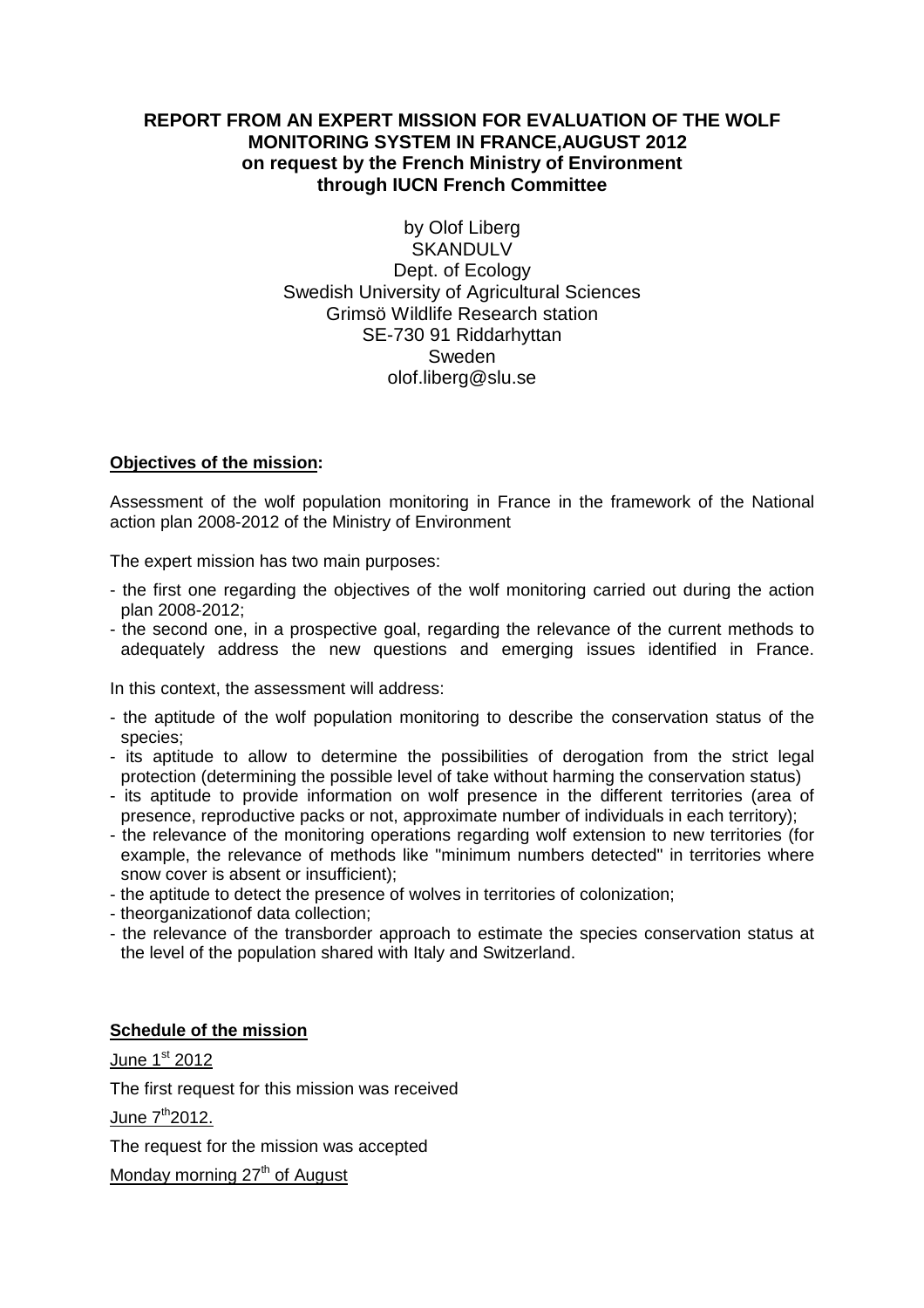Meeting at the Ministry of Environment in Paris with following persons:

Paul Delduc, Michel Perret and Julien Transy , Ministry of environment (MEDDE/DEB/SDPEM),

Pascale Eimer, Ministry of Agriculture DGPAAT Florian Kirchner, IUCN France

#### Monday afternoon  $27<sup>th</sup>$  of August

Meeting in Lyon with Philippe Ledenvic, Laurent Charnay and Denis Felix from the Regional Service of Environment (DREAL) and Veronique Guillon from the Regional Service of Agriculture and forest (DRAAF).

# Tuesday 28<sup>th</sup> of August

Discussions in Grenoble with Eric Marboutin at Office National de la Chasse et le Faune Sauvage (ONCFS)

# Wednesday 28<sup>th</sup> of August

In the morning discussions in Gap on technical details of the monitoring program with personnel from ONCFS responsible for the wolf monitoring, especially Christophe Duchamp and Eric Marboutin

In the afternoon meeting with stakeholder representatives: From the hunting organizations Mr. Mugnier and Mr. Coudurier) From the farmers organizations, Mr. Royannez, Mr. Motte and Ms. Metery From FERUS (Environmental NGO) MmeBonnet and Mr Pierre Peyret

In the evening participating in a field exercise with induced howling (hurlement provoqué) in a local wolf territory

#### Thursday 29th of August

Continued discussions with ONCFS personnel in Gap

#### Friday 30<sup>th</sup> of August

In the morning meeting at the Ministry of Environment in Paris with Mme Odile Gauthier, director of MEDDE/DEB) and Michel Perret SDPEM.

and a meeting in the same place with Mr. Monnier and Mr. Lefebvre, General Inspection Mission on Wolf

In the afternoon workshop and presentation of the first impressions from the mission with representatives from Ministries, and with members of the Species Commission of IUCN France and members of the National Group on Wolf.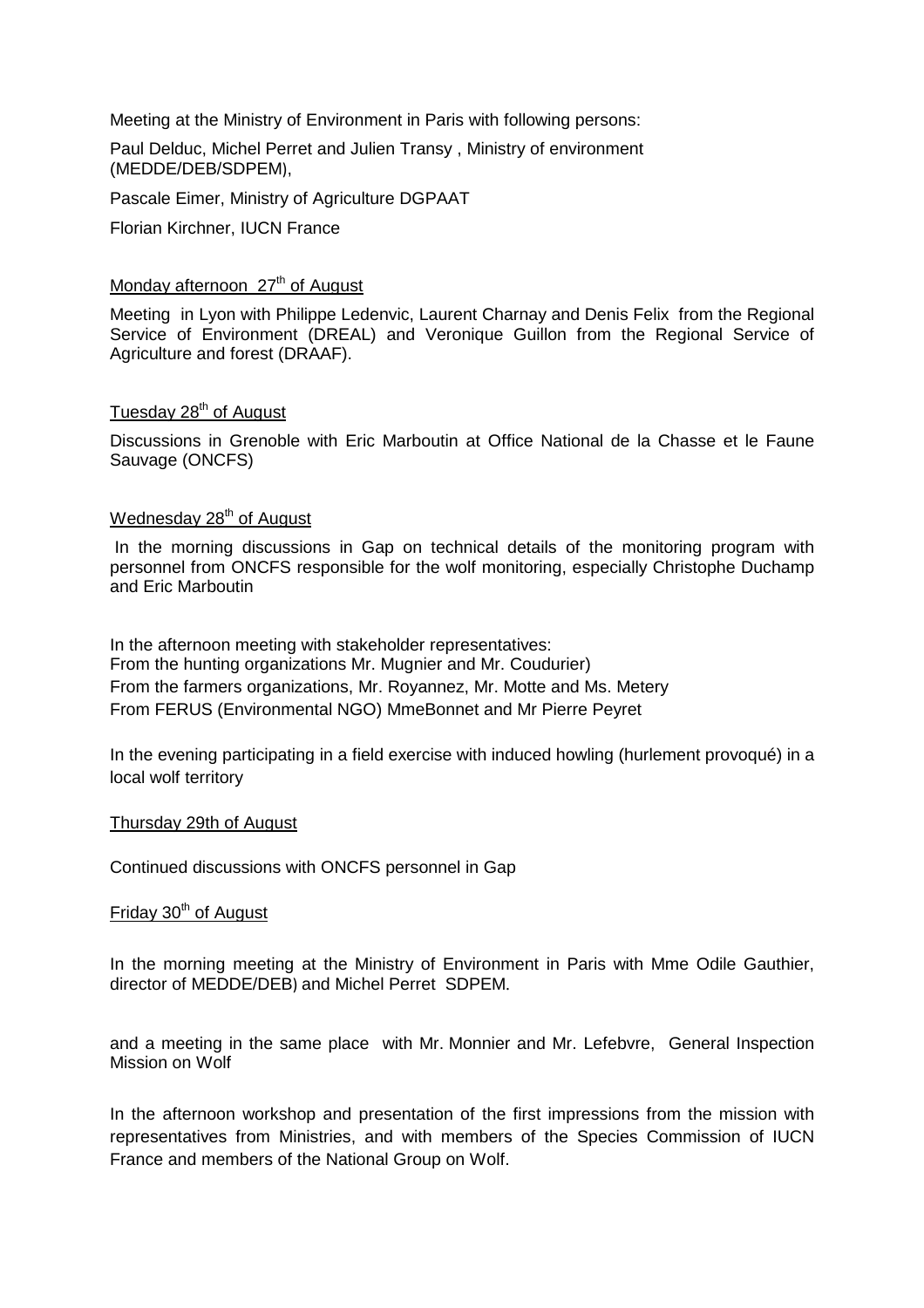# **The wolf population**

The wolf became extinct in the Alps in the beginning of the 1900 ´s, but survived in the Apennines in Italy. In the beginning of 1990´s dispersing wolves from the Apennines started colonizing the Italian Alps, and soon after also appeared in the French Alps. In 2012 most of the French Alps seem to be occupied by wolves, and there also are small but regular occurrences of wolves in the eastern French Pyrenees and in the Vosges. Irregular occurrence also is reported in recent years from Jura and Massif Central. The census from the winter 2011/12 indicates about 250 wolves in France.

## **The organization of the wolf monitoring**

The French wolf population is monitored annually. Office National de la Chasse et de la Faune Sauvage (ONCFS) is responsible for organizing this monitoring, for compiling and analyzing the data, and for reporting the results. This Government organization has offices in all departments in France, but the central responsibility for the wolf monitoring is placed in the offices in Grenoble (Isère) and Gap (Haute Alpes), under the direction of Eric Marboutin. At its help, ONCFS has the so called "Wolf Network" (Le Reseau de Correspondants Loup-Lynx). This network consists of approximately 1200 volunteers, trained by the ONCFS to detect, evaluate and report signs of wolf and lynx in the terrain. The majority of people in this network are officials employed in the ONCFS itself, in the Forest Service and in the National Park Service, but around one third comes from NGO´s (hunters and nature protectionists) or from the unorganized public.

## **Montoring design and data collection**

The design of the French monitoring system is described in detail in The 2008-2012 National Wolf Action Plan, and in Duchamp et al (2012). In short, it can be said to aim at three types of data important for the management, geographical distribution and expansion, population size and population growth.

Geographical distribution and expansion to new areas is based on collection of data from the Wolf Network that indicate presence of wolves. Such data are killed prey (wild or domestic) found with typical signs for a wolf kill, dead wolves or parts of wolves, scats, foot prints, howls and visual observations of wolves, preferably confirmed with photos. These data are collected opportunistically by people within the Network, often after reports from people outside the Network. All presumed wolf signs are described on standardized forms and sent in to ONCFS, where they are evaluated and entered into a national monitoring database (Base de Données Nationale Loup-Lynx). Distribution data are reported on commune level each year, which is at a rather fine scale (French communes are generally small, often just tens of square kilometers).

When wolf signs have been reported two consecutive years over a given massif and species identity has been confirmed through DNA-analyses, the area is declared as a "Zone de Presence Permanente" (ZPP), in fact corresponding to a wolf territory. Minimum number of wolves within each ZPP is estimated based on snow tracking and visual observations of groups (Effectif Minimum Retenu EMR). When no one presence sign is detected over a given ZPP during 2 consecutive winters, the area is declassified.

A second method to determine number of individuals is by applying a so called Catch-Mark-Recapture (CMR) model, based on DNA-samples from feces and hair collected from the whole wolf range (even outside of ZPP's), where an effort is made to get an individual DNAprofile from each sample, based on seven micro satellite markers (one is a sex marker). Presently 600 samples well distributed over the wolf range are analyzed per year. On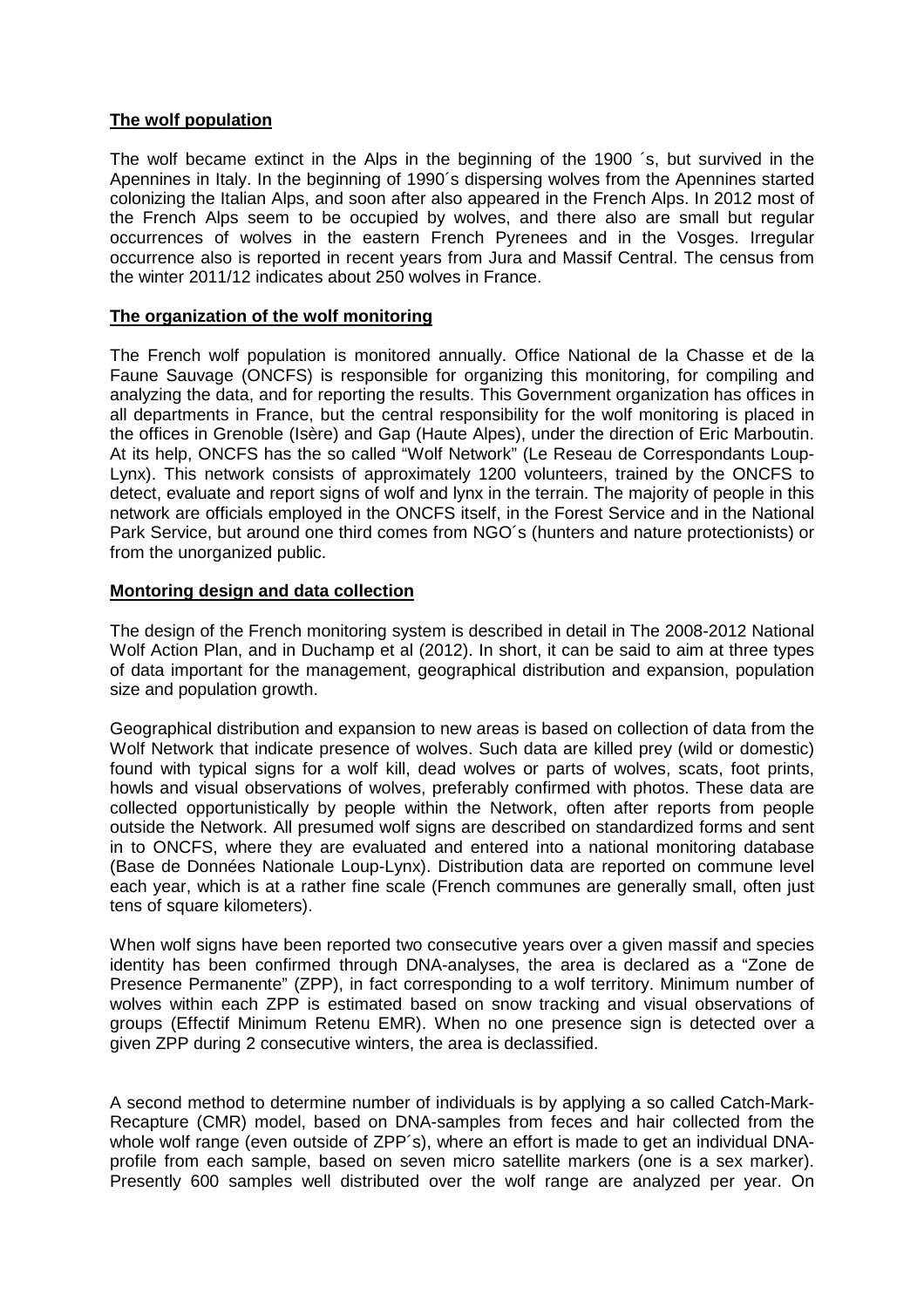average 65 % are successfully analyzed as wolf samples, and of these 65 % produce individual DNA profiles, i.e. on average 250 individual profiles are received annually. The CMR yields numbers approximately 2,5 higher than the EMR. The number determined through this method is regarded much closer to the true number than EMR, but the confidence limits of CMR are very high (EMR yields no confidence limits).

Finally, number of reproductions are determined each year in August and September by "induced howling" ("hurlement provoqué"), which is performed up to 6 times in each known wolf territory (ZPP). At each occasion in a territory, a number of points are visited simultaneously to cover the whole territory, which requires up to 60 people the same night for one specific territory.

Growth rate can be determined on a number of different data sets. The mean growth rate of CMR for the period 1995 – 2007 is 1.27  $\pm$  0.07. The same value for EMR and number of ZPP´s for the shorter period of 2002 – 2006 was 1,24 for both estimates. For number of communes with wolf presence it was somewhat lower (1,16).

## **Evaluation of the monitoring system**

## A general evaluation, problems and suggestions

My general impression of the French wolf monitoring program, how it is organized, the methods it is using, and the personnel involved, is that it holds an unusually high standard, also in an international context. The use of several independent methods that support each other is a tremendous strength. This is especially the case for the estimate of the growth rate, which probably is the most important parameter for the management and conservation of this species. However, I will also point to a few problems I have noticed, and give some suggestions for improvements.

The CMR method builds on a sophisticated statistical model on which I have great confidence. But there are a couple of small problem with the collecting and handling of data that probably could be improved. The first is the long delay between monitoring year and a final figure. The last estimate for the CMR today  $(7<sup>th</sup>$  September 2012) is from winter 2007/2008. There are several reasons for this delay. One is that samples are collected only once or twice per year from the different departments where they are stored. This could be speeded up by fetching them or sending them in to ONCFS much more frequently, at least each month. Now the laboratory analysis of them starts more than a year after they were collected, and takes another year, at least. If samples were taken in continuously, the analysis of them could start already during the very monitoring year they are sampled. Also the routines of the laboratory should be checked, to see if there cannot be a faster process. In Scandinavia we sample and send in wolf feces continuously during the monitoring period October – February, and start the analysis immediately the first samples have arrive to the lab, which means that the analysis of all samples (500) are ready by May the same year.

This delay is, at least for the time being, not a big problem as there is a strong correlation between CMR and EMR and therefore the CMR-value can be deduced from EMR with a simple formula. However, it can be a larger problem in the future, when wolves colonize areas without snow, where EMR will be very difficult, or even impossible, to estimate.

Also, in the genetic dataset I found an unusual high number of alleles at the different micro satellite markers used with very low occurrence frequencies ("rare alleles"). However, I want to stress that even if there should be some methodological problem here, I judge that this still would not have caused any big errors in the CMR population estimate, Still, I suggest that this should be looked into to find out whether there are some methodological problems here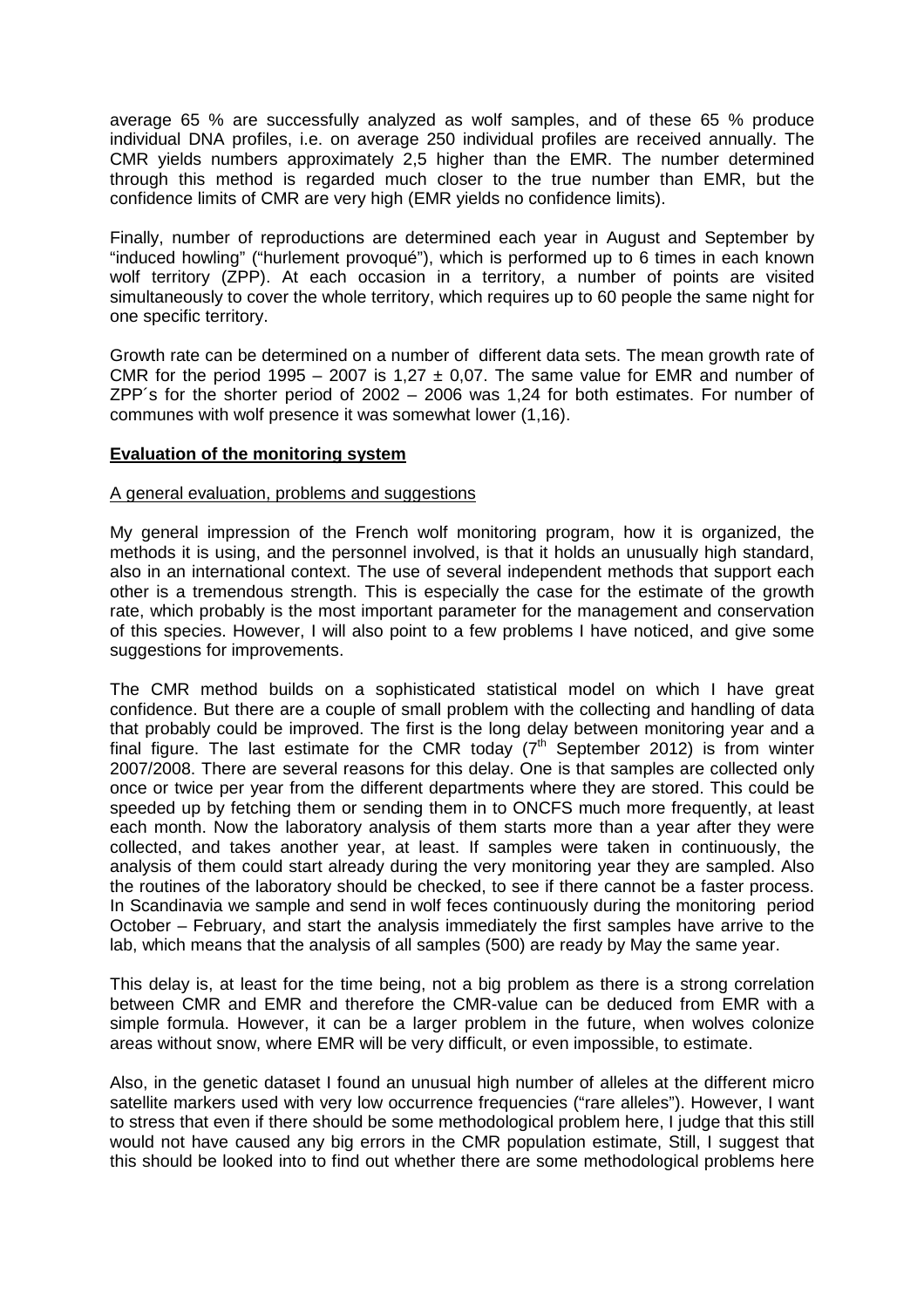or if there are biological reasons for this unexpected finding. Maybe the first thing to do would be to check if these rare alleles occur in the source population, i.e. in the Apennines.

Now only six somatic micro-satellite markers are used in the DNA-analysis. I suggest that a power analysis is applied to find out if it would be more efficient to cut down on the total number of samples analyzed, and spend the gained money/time on more markers instead. If this is done it should of course be synchronized with the monitoring of the wolf population on the Italian side of the Alps, which now is using the same markers as France.

I also suggest that scat samples are collected only during winter (October – March), as there are reasons to believe that summer scats contain DNA of lower quality, due to faster break down when temperatures are high. This of course would prevent estimating seasonal survival rates, but I got the impression that this is not done anyway. Possibly a more limited sampling season could also speed up the whole process of determining CMR. Actually, I understand that a pilot study already has been conducted by ONCFS and CNRS that demonstrates convergence between population size estimators when they are estimated based either on data collected all the year round, or only during winter time.

Now, there is a large gap between the two methods that yield absolute numbers, the EMR and the CMR. While it is harder to evaluate the quality of the CMR, it is clear that the EMR is an underestimate of the true number. That is of course also the reason why it is called "Effectif minimum retenu". However, there is a clear correlation between number of observations and number of wolves observed per territory ( $R^2 = 0.37$ ). This indicates that a way to improve this minimum number would be to increase number of observations in those territories (ZPP´s) where there now are reported few observations. I have no idea whether this is possible for logistic or financial reasons, but if possible it should be done.

A problem for the detection of new wolf occurrences is that in most *departements* where there are no wolves today, there is also no Wolf Network. The only personnel trained to identify wolf signs in these areas are ONCFS personnel. I understand that in such departements, it isn't so easy to support a Wolf Network (so as not to worry people in these departments). A way to avoid pointing out certain departements as possible future wolf areas, would be to set up networks in all departements in France, or at least in all that have at least some area with suitable wolf habitat.

## **Answers to the specific questions in the objectives of the mission**

Here I will try to give short answers to the specific questions asked in the objectives of the mission:

#### - the aptitude of the wolf population monitoring to describe the conservation status of the species;

- I find the French wolf monitoring system well suited to judge the conservation status of the population. Here the strength of several independent methods supporting each other is important, especially for determining the growth rate of the population.
- its aptitude to allow to determine the possibilities of derogation from the strict legal protection (determining the possible level of take without harming the conservation status)
- The present monitoring system certainly is sufficient for determining possible levels of take out without harming the conservation status. The EMR is a conservative estimate of number of wolves. My judgment is that it would be possible to use the number and growth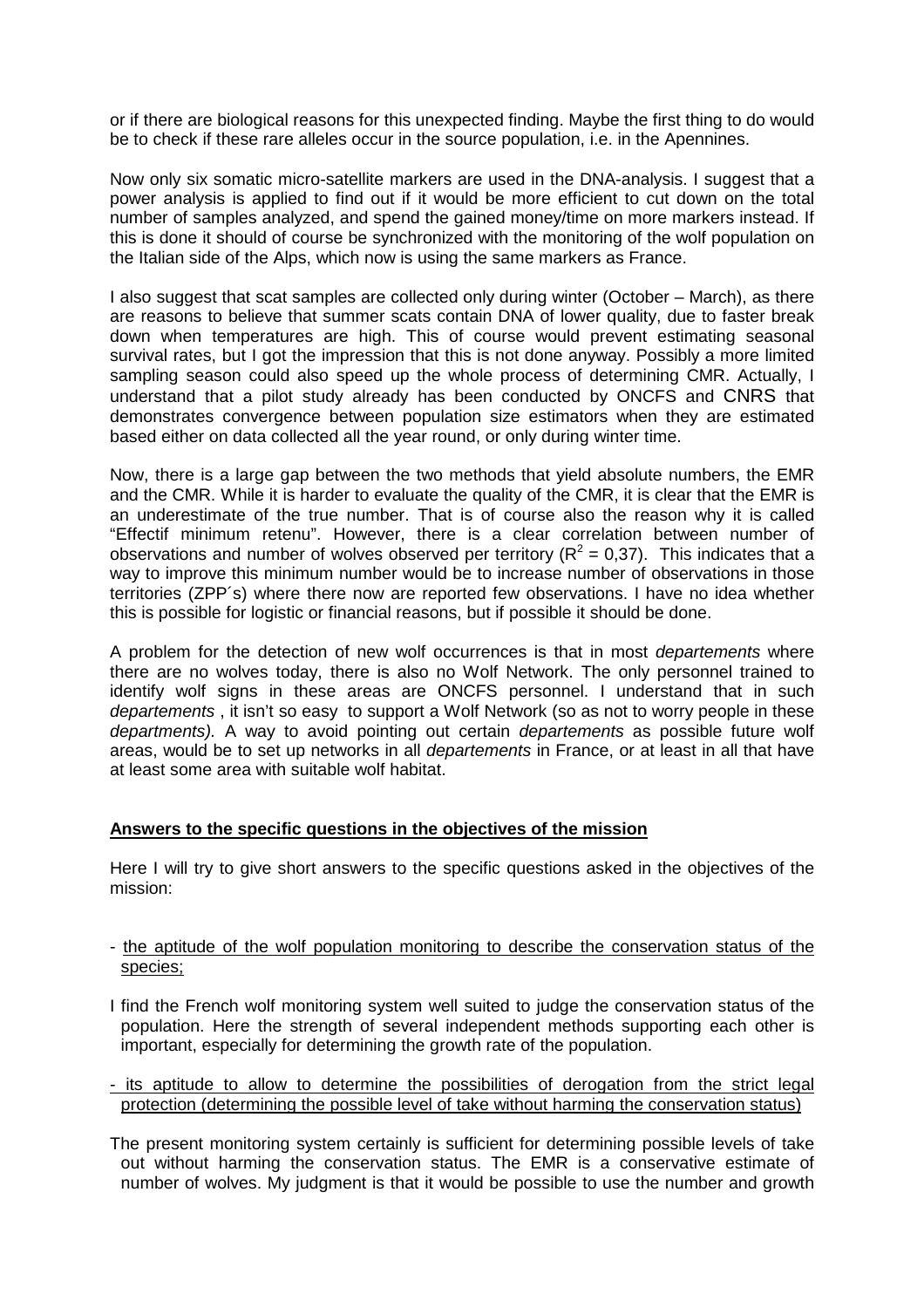rate of EMR to estimate a maximum harvest number that still would be very safe (i.e. not cause a decline of the population).

- its aptitude to provide information on wolf presence in the different territories (area of presence, reproductive packs or not, approximate number of individuals in each territory);
- As long as wolves mainly live in areas where there is a snow cover during winter, the present system is adequate to deal with all these estimates.
- the relevance of the monitoring operations regarding wolf extension to new territories (for example, the relevance of methods like "minimum numbers detected" in territories where snow cover is absent or insufficient);

The present monitoring methods for determining numbers of individuals will run into problems if wolves start colonizing areas without snow. Minimum number of wolfs determined by the present method (EMR) will be much more difficult in areas without snow. There it would be dependent completely on visual observations, as no snow tracking will be possible. I doubt that this will be enough for receiving a meaningful estimate.

The CMR method could be possible also in snow-free areas. However, it requires that collection of enough number of scats can be organized even in such areas. This will certainly demand much more effort than in areas with snow. Another problem is that this method has several years of delay. When EMR is no longer available, up-to-date CMR- estimates can no longer be deduced from that method.

- A rough estimate of population size determined by multiplying pack numbers with the average pack size (e. g. received from wolf howling and genetics) might provide another way to get rid of some of the problems in detecting individuals without snow.
- Number of reproductive packs probably can be determined with the present system (induced howling) even in areas without snow, but takes much more effort than today, due to the difficulty of identifying areas where this method should be applied. But it should not be impossible.

## - the aptitude to detect the presence of wolves in territories of colonization;

- I judge that the present system is adequate for detecting permanent presence of wolves in new areas within a year after the first wolf has established there, even without snow. Establishing a Wolf Network in potential colonizing areas should improve this ability.
- the organization of data collection;
- The present organization is excellent. The only problem is the extension of the Wolf Network to new areas where there now are no wolves.
- the relevance of the transborder approach to estimate the species conservation status at the level of the population shared with Italy and Switzerland.
- There is some cooperation across the border, for example use of the same genetic markers of the CMR method. Here I think however that more could be done. It would be optimal to synchronize all monitoring methods across the national borders, and to hold at least one annual meeting with all the concerned countries to evaluate the monitoring results of the